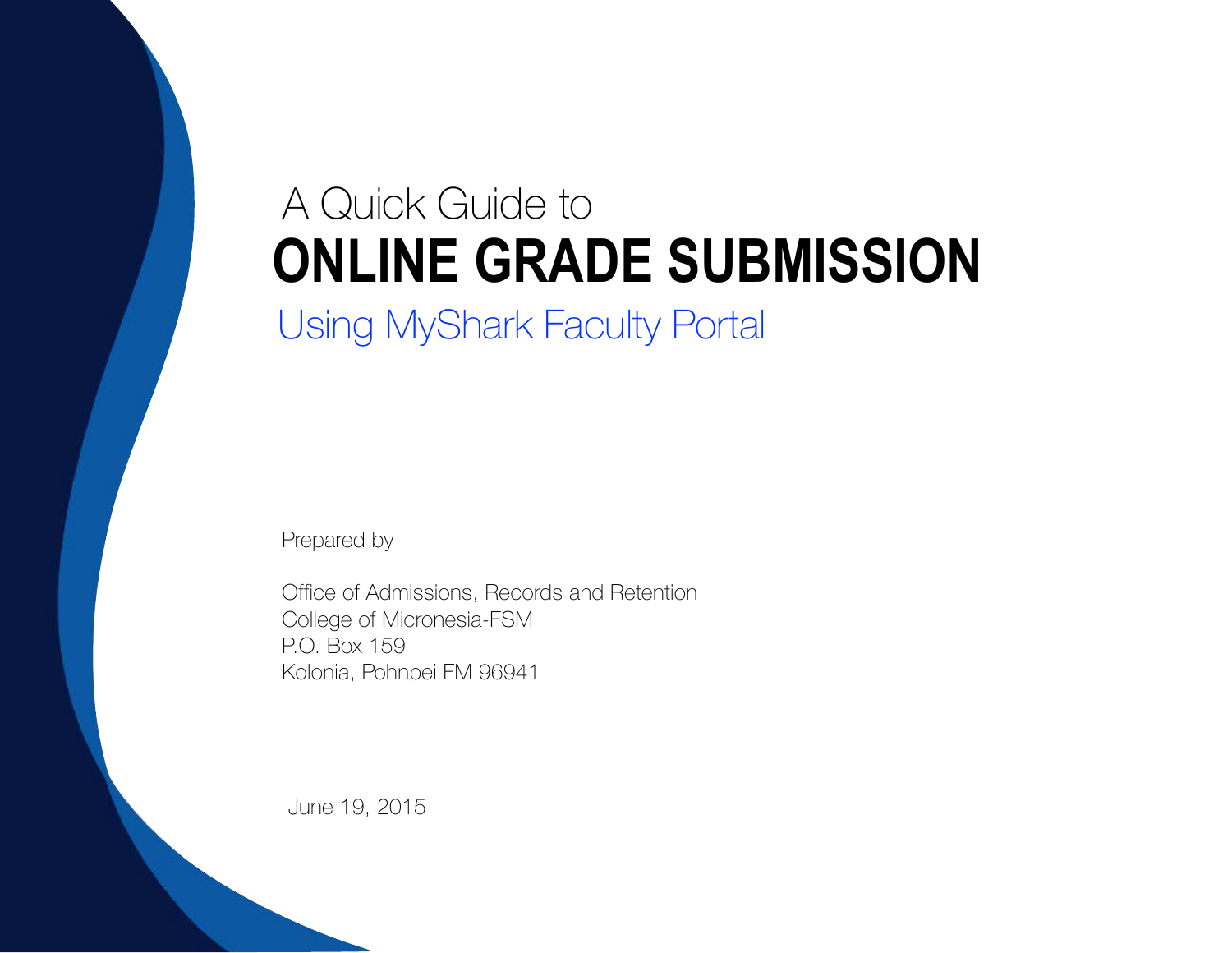**MyShark** ([http://www.comfsm.fm/myShark/\)](http://www.comfsm.fm/myShark/) is your online portal to the student information system at the college. The information to which you have access may be limited by your role regarding a particular student or record. You will need a **Login name** and **password** to access **MyShark**. You will have access to student data for (a) students enrolled in your courses, and (b) students who are your advisees.

- 1. Navigate to **MyShark** [\(http://www.comfsm.fm/myShark/](http://www.comfsm.fm/myShark/)).
- 2. Log in using your **Login name** and **Password**, see screen shot below. This is the same log in information you would use to access your COM-FSM email. When accessing **MyShark** your username and password will be the same as your current COM-FSM email username and password.

| myShark                                                                                                                                                                                                                                                                                                                                                                                                                                                                           |                                                                                                                                                                                                                                                                                                                                                                                                                                                                                                                                                             | 06/12/2015 11:36AM |
|-----------------------------------------------------------------------------------------------------------------------------------------------------------------------------------------------------------------------------------------------------------------------------------------------------------------------------------------------------------------------------------------------------------------------------------------------------------------------------------|-------------------------------------------------------------------------------------------------------------------------------------------------------------------------------------------------------------------------------------------------------------------------------------------------------------------------------------------------------------------------------------------------------------------------------------------------------------------------------------------------------------------------------------------------------------|--------------------|
| Welcome: Please sign on<br>Login name:<br>Password:<br>Sign On<br>Welcome<br>Login to access your COM-FSM portal.<br>Your login name and password are<br>identical to your webmail username and<br>password. Access is granted to currently<br>enrolled students, and faculty with active<br>contracts.<br>This portal is best viewed with Firefox.<br>For assistance, contact your I.T.<br>department, or email us at<br>techsupport@comfsm.fm.<br>Your feedback is appreciated. | Shark Feed (Hide)-<br>News and Information from the College of Micronesia-FSM<br>+ Did you also know<br>+ Non-Academic Program Review To Be Completed by June 15, 2015<br>+ Dining Hall Menu for the Week of June 8-14, 2015<br>+ Shakespeare's Hamlet to be performed at National Campus<br>+ [Accreditation] C-RAC Competency-Based Education Statement Press Release<br>+ Commute Service Summer Schedule<br>+ Substance Abuse Prevention Activity<br>+ National Campus Holds Annual Fun Run/Walk<br>+ Business Division Alumni Survey<br>+ Did You Know | $\overline{2}$     |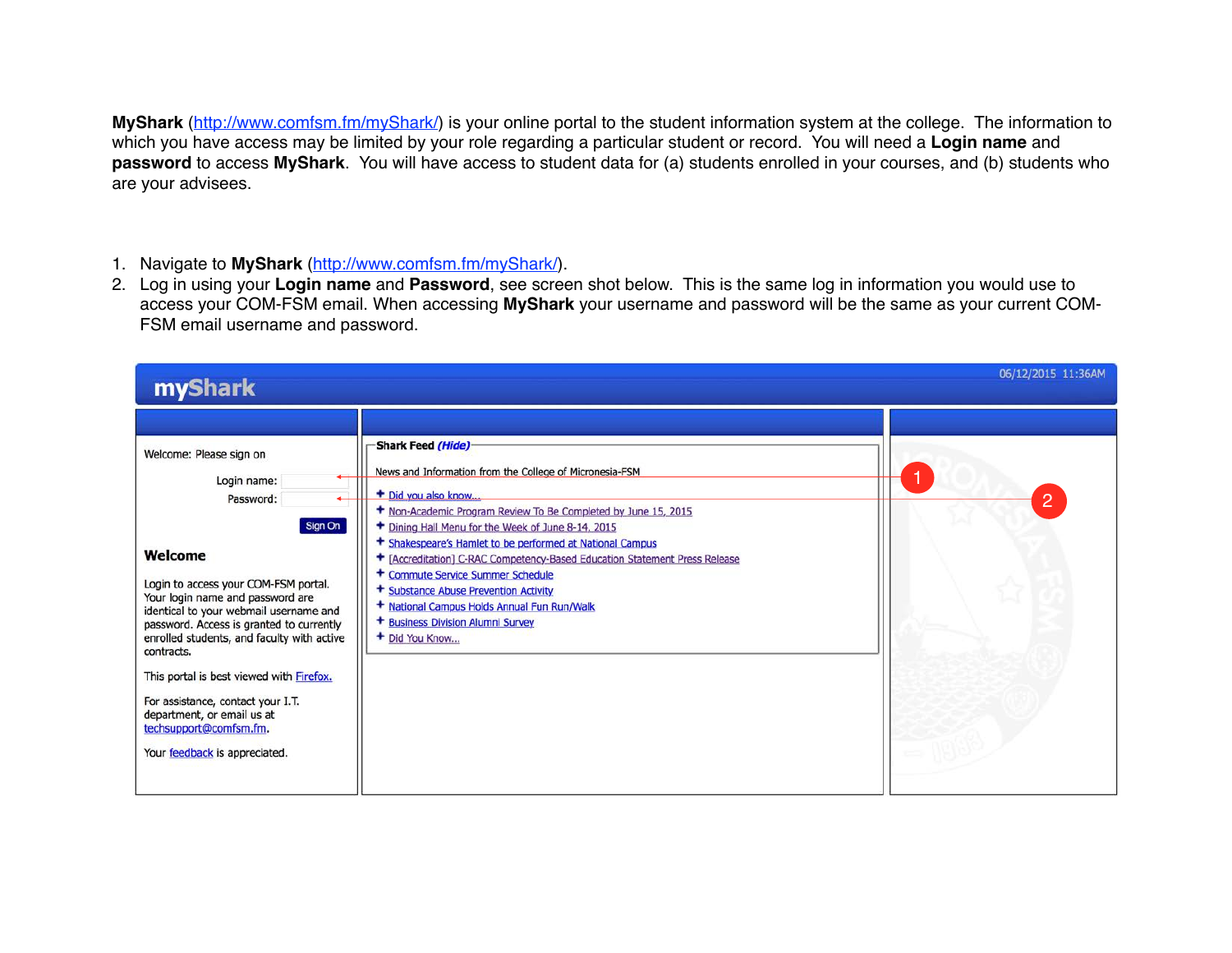## 3. Once you have logged on, select (or click on) **Record Grades** to assign grades. See screen shot below:

| myShark                                                        |                                                                                     |                |                |               |                 |             | 06/19/2015 7:40AM<br>Welcome, Joseph, Jr.                                                                                |
|----------------------------------------------------------------|-------------------------------------------------------------------------------------|----------------|----------------|---------------|-----------------|-------------|--------------------------------------------------------------------------------------------------------------------------|
| Menu                                                           | <b>Schedules and Alerts</b>                                                         |                |                |               |                 |             | E-Mail                                                                                                                   |
| <b>Instructor Records</b><br>· Advisees<br><b>Advisee List</b> | Teaching Schedules (Hide)<br>National Campus: Spring 2015                           |                |                |               |                 |             | Unable to check e-mail: Can't<br>$=$ $\mathbb{R}$<br>connect to idb.palikir,993:<br>Webmail<br><b>Connection refused</b> |
| • Class Schedule<br><b>Online Transcript</b>                   | <b>Course</b>                                                                       |                | Enr            | Days          | <b>Time</b>     | <b>Room</b> |                                                                                                                          |
| <b>• Degree Completion</b><br><b>Online Reg Advising</b>       | AC 131/1<br><b>Accounting I</b>                                                     |                | 5              | <b>MWF</b>    | 9:00AM-10:55AM  | <b>B103</b> |                                                                                                                          |
| o Instruction<br>- Class Lists                                 | CA 100/2<br><b>Computer Literacy</b>                                                |                | 15             | <b>MWF</b>    | 3:00PM-3:55PM   | <b>B102</b> |                                                                                                                          |
| • Record Grades<br><b>Student Records</b>                      | CA 105/1<br>Data Analysis                                                           |                | $\overline{2}$ | <b>TTh</b>    | 9:30AM-10:55AM  | <b>B102</b> |                                                                                                                          |
| o Academic<br>- Available Sections                             | <b>ESL 092A/1</b><br><b>ACE English II</b>                                          |                | $\overline{1}$ | <b>MTWThF</b> | 8:00AM-9:00AM   | <b>B202</b> |                                                                                                                          |
| <b>Personal Information</b><br>o Addresses<br>o Directory Info | IS 201/1<br>Comp. Inform. System                                                    |                |                | <b>MWF</b>    | 10:00AM-10:55AM | <b>B102</b> |                                                                                                                          |
| o Change Password                                              | National Campus: Summer 2015                                                        |                |                |               |                 |             |                                                                                                                          |
| <b>Sign Off</b>                                                | <b>Course</b>                                                                       | Enr            | <b>Days</b>    |               | Time            | Room        |                                                                                                                          |
|                                                                | AR 101/1<br>Intro. To Art                                                           | 5              |                | <b>MTWThF</b> | 8:00AM-9:00AM   | <b>B202</b> |                                                                                                                          |
|                                                                | <b>BU 101/1</b><br><b>Intro to Business</b>                                         | $\overline{0}$ |                | <b>MTWThF</b> | 10:00AM-11:00AM | <b>B101</b> |                                                                                                                          |
|                                                                | <b>Shark Feed (Hide)</b><br>News and Information from the College of Micronesia-FSM |                |                |               |                 |             |                                                                                                                          |

The preferred method for submission of grades is through **Record Grades** via **MyShark.** However, the college's OARR will accept paper grade rosters when necessary. Instructors who select submission of grades using paper grade rosters will have to secure the recommendations from their instructional coordinators (state camp. This will have to done at the beginning of each term, and a list will be provided to OARR at the end of the term's add/drop period.

Final and mid-term grades must be posted by the grading deadline as published in the college's catalog. For mid-term grades, online grading window opens the first day of the mid-term evaluation, and closes on the date when mid-term grades are due from instructors. For final grades, online grading window opens the first day of the final exams, and closes on the date when final grades are due from the instructors.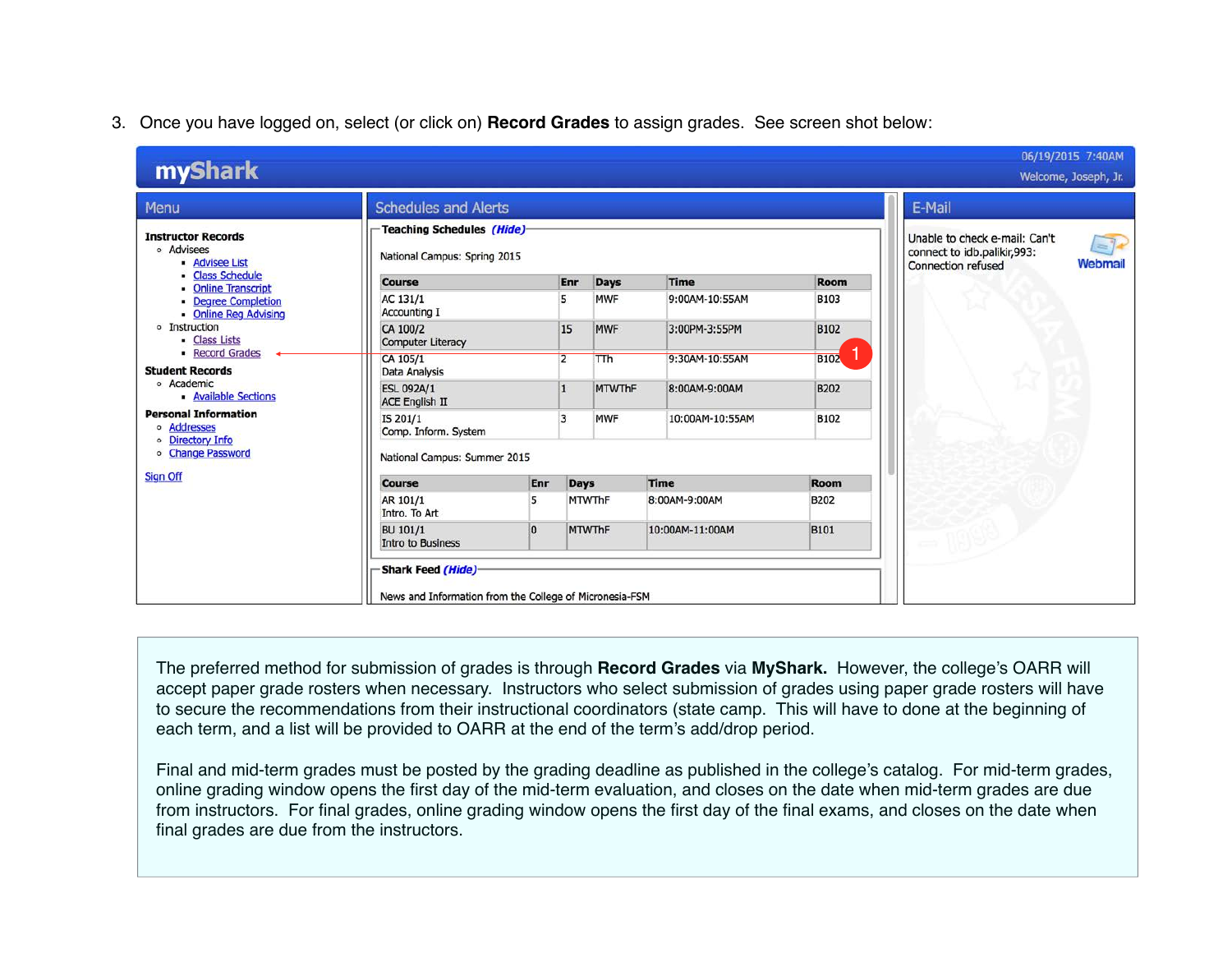## 4. Selecting (or clicking on) **Record Grades** will direct you to the screen as shown below.

| myShark                                                                                                                                                                                                                                                                                 |                                                                                                                                                       |                  |          |                                |             |    |               |                               | 06/19/2015 7:49AM<br>Welcome, Joseph, Jr. |
|-----------------------------------------------------------------------------------------------------------------------------------------------------------------------------------------------------------------------------------------------------------------------------------------|-------------------------------------------------------------------------------------------------------------------------------------------------------|------------------|----------|--------------------------------|-------------|----|---------------|-------------------------------|-------------------------------------------|
| Menu                                                                                                                                                                                                                                                                                    | <b>Record Grades</b>                                                                                                                                  |                  |          |                                |             |    |               |                               | Close <b>x</b>                            |
| <b>Instructor Records</b><br>o Advisees<br>- Advisee List<br>Class Schedule<br><b>Online Transcript</b>                                                                                                                                                                                 | <b>Section</b><br><b>Campus</b>                                                                                                                       | ▼<br><b>Term</b> | Credits: | to                             | Enrollment: | of |               | $\mathsf{A}$                  | $\overline{B}$                            |
| <b>Degree Completion</b><br>- Online Reg Advising<br><b>•</b> Instruction<br>- Class Lists<br>- Record Grades<br><b>Student Records</b><br>o Academic<br>- Available Sections<br><b>Personal Information</b><br>o Addresses<br>· Directory Info<br>o Change Password<br><b>Sign Off</b> | <b>ID</b><br>٢<br>$\overline{2}$<br>$\bf{3}$<br>Z<br>E<br>6<br>7<br>8<br>9<br>$\overline{10}$<br>$\overline{11}$<br>$\overline{12}$<br>Reset   Submit | Name             |          | CRGM Grade Mode RS Reg. Status |             |    | Mid Fin Grade | $\vert \mathbf{x} \vert$<br>□ |                                           |

A. You will be required to select a term using the drop down box at the end of the field. The Student Information System (SIS) defines to **Term** as either Spring, Summer, and Fall. **Term** in the SIS is expressed in numeric characters, i.e., year and a numeric suffix to designate the specific term: **1**-Spring, **2**-Summer, and **3**-Fall. For example, **2015.1** is Spring 2015 semester, **2015.2** is Summer 2015 session, and **2015.3** is Fall 2015 semester.

| <b>myShark</b>                                                                |                          |                                           |                                                |                                    |                                                                                  |        |    |               |     | 06/19/2015 8:04AM<br>Welcome, Joseph, Jr. |
|-------------------------------------------------------------------------------|--------------------------|-------------------------------------------|------------------------------------------------|------------------------------------|----------------------------------------------------------------------------------|--------|----|---------------|-----|-------------------------------------------|
| Menu                                                                          | <b>Record Grades</b>     |                                           |                                                |                                    |                                                                                  |        |    |               |     | Close X                                   |
| <b>Instructor Records</b><br>o Advisees<br>• Advisee List<br>- Class Schedule | <b>Section</b><br>Campus | <b>Term</b><br>2014.2<br>2014.3<br>2015.1 | Summer 2014<br><b>Fall 2014</b><br>Spring 2015 |                                    | 0 of 3 sections gradable<br>0 of 4 sections gradable<br>0 of 5 sections gradable | Iment: | of |               |     |                                           |
| • Online Transcript<br>• Degree Completion                                    | <b>ID</b>                | Na 2015.2                                 | Summer 2015                                    | <b>The Station of the Stations</b> | 2 of 2 sections gradable<br>transport of the status                              |        |    | Mid Fin Grade | lxl |                                           |
| - Online Reg Advising                                                         |                          |                                           |                                                |                                    |                                                                                  |        |    |               |     |                                           |
| o Instruction                                                                 |                          |                                           |                                                |                                    |                                                                                  |        |    |               |     |                                           |
| • Class Lists<br>• Record Grades                                              |                          |                                           |                                                |                                    |                                                                                  |        |    |               |     |                                           |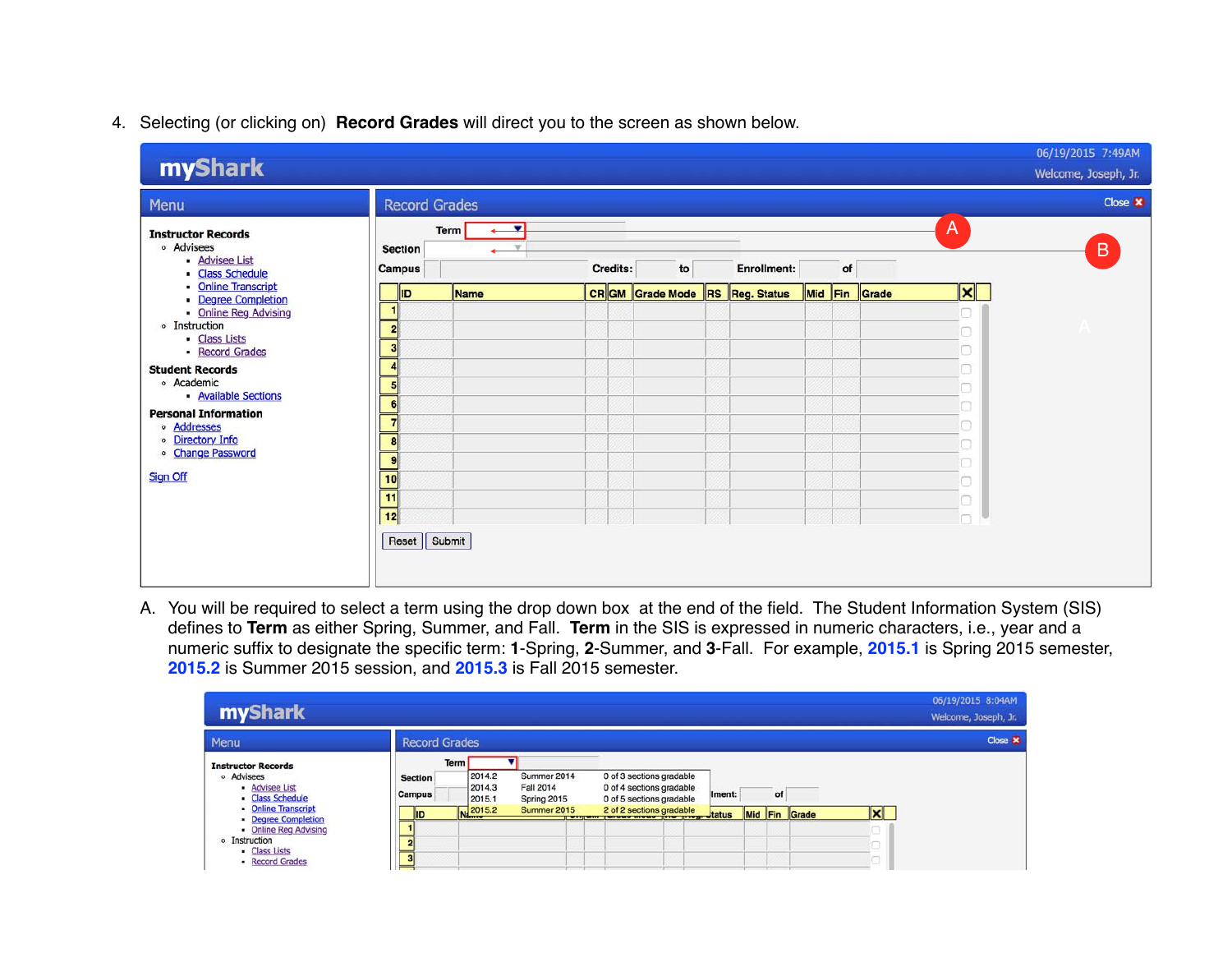B. Once you have selected the **Term**, you will be required to select a **Section** using the drop down box at the end of the field. See screen shot as shown below:

| <b>myShark</b>                                                |                                                                                                                   | 06/19/2015 8:15AM<br>Welcome, Joseph, Jr. |
|---------------------------------------------------------------|-------------------------------------------------------------------------------------------------------------------|-------------------------------------------|
| Menu                                                          | <b>Record Grades</b>                                                                                              | Close <b>x</b>                            |
| <b>Instructor Records</b><br>o Advisees                       | Term 2015.1<br>$\triangledown$ Spring 2015<br><b>Section</b>                                                      |                                           |
| • Advisee List<br>- Class Schedule<br>• Online Transcript     | Campus AC 131/1<br>Accounting I<br>CA 100/2<br><b>Computer Literacy</b><br>CA 105/1<br>Data Analysis<br><b>ID</b> | of<br>Ι×Ι<br>Mid Fin Grade                |
| • Degree Completion<br>• Online Reg Advising<br>o Instruction | <b>ESL 092A/1</b><br><b>ACE English II</b><br>Comp. Inform. System<br>IS 201/1<br>$\mathbf{2}$                    |                                           |

5. Once you have selected term and section, your section roster will be displayed . In the screen shot below as example, you are allowed to post the mid-term grades of students in the **Section** (AC 131/1) you selected for Spring 2015 **Term.**

| myShark                                                                       |                                              |                                                                          |          |                        |                       |      |               |                 | 06/19/2015 8:19AM<br>Welcome, Joseph, Jr. |
|-------------------------------------------------------------------------------|----------------------------------------------|--------------------------------------------------------------------------|----------|------------------------|-----------------------|------|---------------|-----------------|-------------------------------------------|
| Menu                                                                          | <b>Record Grades</b>                         |                                                                          |          |                        |                       |      |               |                 | Close <b>x</b>                            |
| <b>Instructor Records</b><br>o Advisees<br>- Advisee List<br>• Class Schedule | Section AC 131/1<br><b>Campus</b> N National | Term 2015.1<br>$\blacktriangledown$ Spring 2015<br><b>Y</b> Accounting I | Credits: | 4.0 to                 | Enrollment:           | 5 of | 20            |                 |                                           |
| • Online Transcript<br>Degree Completion                                      | <b>ID</b>                                    | Name                                                                     |          | <b>CRGM</b> Grade Mode | <b>RS Reg. Status</b> |      | Mid Fin Grade | $\vert x \vert$ |                                           |
| • Online Reg Advising                                                         |                                              |                                                                          |          | 4.0 GR Graded          | <b>RE</b> Registered  |      |               |                 |                                           |
| o Instruction<br>• Class Lists                                                | $\mathbf{2}$                                 |                                                                          |          | 4.0 GR Graded          | RE Registered         |      |               |                 |                                           |
| - Record Grades                                                               | 3                                            |                                                                          |          | 4.0 GR Graded          | RE Registered         |      |               |                 |                                           |
| <b>Student Records</b>                                                        | Δ                                            |                                                                          |          | 4.0 GR Graded          | <b>RE</b> Registered  |      |               |                 |                                           |
| o Academic<br>- Available Sections                                            | 5                                            |                                                                          |          | 4.0 GR Graded          | RE Registered         |      |               |                 |                                           |
| <b>Personal Information</b>                                                   | 6                                            |                                                                          |          |                        |                       |      |               |                 |                                           |
| · Addresses                                                                   |                                              |                                                                          |          |                        |                       |      |               |                 |                                           |
| · Directory Info                                                              | 8                                            |                                                                          |          |                        |                       |      |               |                 |                                           |
| o Change Password                                                             | 9                                            |                                                                          |          |                        |                       |      |               |                 |                                           |
| Sign Off                                                                      | 10                                           |                                                                          |          |                        |                       |      |               |                 |                                           |
|                                                                               | 11                                           |                                                                          |          |                        |                       |      |               |                 |                                           |
|                                                                               | $\overline{12}$                              |                                                                          |          |                        |                       |      |               |                 |                                           |
|                                                                               | Reset   Submit                               |                                                                          |          |                        |                       |      |               |                 |                                           |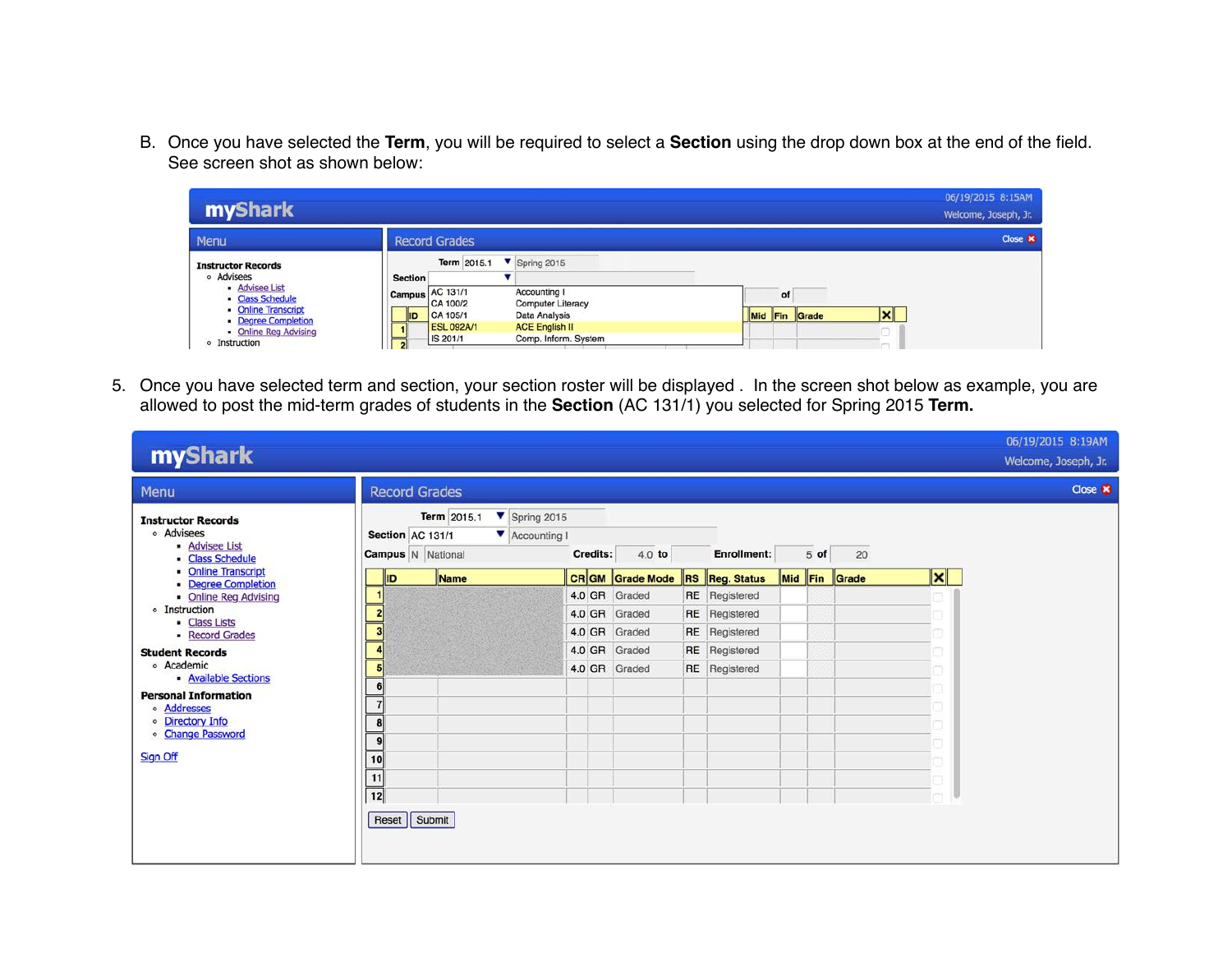Note that **Sections** have pre-defined grade modes that specify which grades are actually enterable. As such, for P/N sections, only the grades P or N will be accepted, and for A-F sections, only A-F grades will be accepted. Screen shot below provides an example:

| myShark                                                                       |                 |                      |                                         |                                                  |          |                        |                       |            |                      |               |  |                 | 06/19/2015 8:40AM<br>Welcome, Joseph, Jr. |
|-------------------------------------------------------------------------------|-----------------|----------------------|-----------------------------------------|--------------------------------------------------|----------|------------------------|-----------------------|------------|----------------------|---------------|--|-----------------|-------------------------------------------|
| Menu                                                                          |                 | <b>Record Grades</b> |                                         |                                                  |          |                        |                       |            |                      |               |  |                 | Close X                                   |
| <b>Instructor Records</b><br>o Advisees<br>- Advisee List<br>· Class Schedule |                 | Section AC 131/1     | Term 2015.1<br><b>Campus</b> N National | $\blacktriangledown$ Spring 2015<br>Accounting I | Credits: | $4.0$ to               | <b>Enrollment:</b>    |            | 5 of                 | 20            |  |                 |                                           |
| <b>Online Transcript</b><br>- Degree Completion                               |                 | lliD                 | Name                                    |                                                  |          | <b>CRGM</b> Grade Mode | <b>RS Reg. Status</b> |            |                      | Mid Fin Grade |  | $\vert x \vert$ |                                           |
| • Online Reg Advising                                                         |                 |                      |                                         |                                                  |          | 4.0 GR Graded          | RE Registered         |            |                      |               |  |                 |                                           |
| o Instruction<br>- Class Lists                                                |                 | $\overline{2}$       |                                         |                                                  |          | 4.0 GR Graded          | RE Registered         | A          |                      | Superior      |  |                 |                                           |
| Record Grades                                                                 | 3               |                      |                                         |                                                  |          | 4.0 GR Graded          | RE Registered         | $A+$<br>A- | Superior<br>Superior |               |  |                 |                                           |
| <b>Student Records</b>                                                        |                 |                      |                                         |                                                  | 4.0 GR   | Graded                 | RE Registered         | B          |                      | Above Average |  |                 |                                           |
| o Academic                                                                    | 5               |                      |                                         |                                                  |          | 4.0 GR Graded          | <b>RE</b> Registered  | B+         |                      | Above Average |  |                 |                                           |
| - Available Sections<br><b>Personal Information</b>                           | 6               |                      |                                         |                                                  |          |                        |                       | в-<br>C    | Average              | Above Average |  |                 |                                           |
| · Addresses                                                                   |                 |                      |                                         |                                                  |          |                        |                       | C+         | Average              |               |  |                 |                                           |
| · Directory Info                                                              |                 |                      |                                         |                                                  |          |                        |                       | C-         | Average              |               |  |                 |                                           |
| o Change Password                                                             | 9               |                      |                                         |                                                  |          |                        |                       | D<br>D+    | Passing<br>Passing   |               |  |                 |                                           |
| Sign Off                                                                      | 10              |                      |                                         |                                                  |          |                        |                       | D-         | Passing              |               |  |                 |                                           |
|                                                                               | $\overline{11}$ |                      |                                         |                                                  |          |                        |                       | F          | Failure              |               |  |                 |                                           |
|                                                                               | 12              |                      |                                         |                                                  |          |                        |                       |            |                      | Incomplete    |  |                 |                                           |
|                                                                               |                 | Reset                | Submit                                  |                                                  |          |                        |                       |            |                      |               |  |                 |                                           |

All registered students must be assigned a grade based on the coursework completed. **Record Grades Form** in the Faculty MyShark portal suggest a list of available grades for the faculty member to pick from. The COM-FSM SIS has been configured to specify which grades are actually enterable referenced to the **Grade Rule Table** under the **Section Form.** For example, for sections with grading mode P/N, instructors will be allowed to only post either of these two grades (no A-F option).